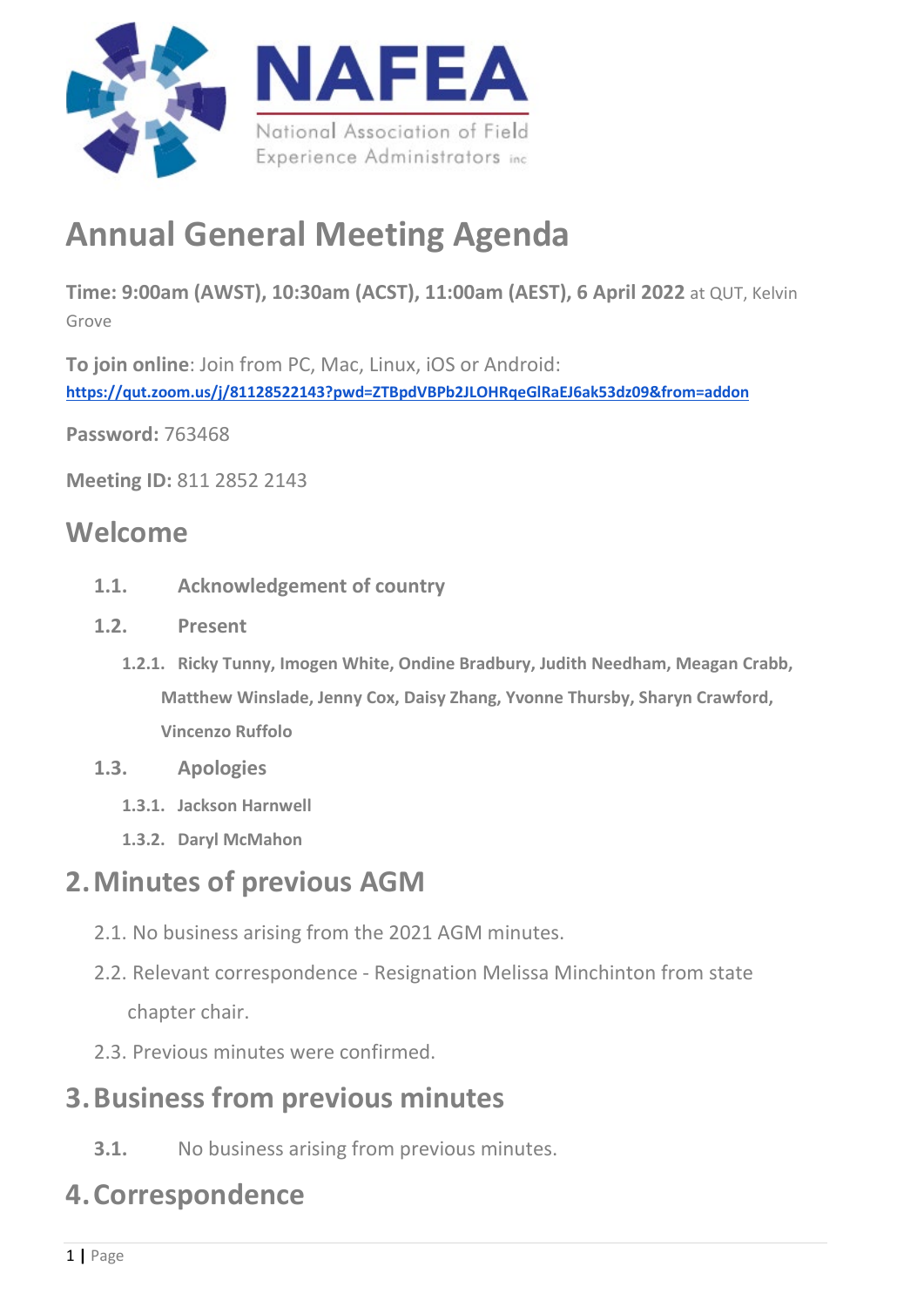

The secretary provides a report on any relevant incoming and outgoing correspondence since the last meeting

# **5.President's report**

- 5.1. Introduction to the executive team.
- 5.2.Acknowledgement of ongoing difficulties due to the pandemic. Resignations, reductions in university spending. Made some changes to the financial output of the association in response. Maintaining a stable number of memberships to the association.
- 5.3. Membership and conference have been the key income streams in recent years and with both impacted in 2021. Proceeded with a hybrid conference with face to face and online options. Focus on diversity and inclusion topics. Lots of robust discussions. NAFEA is committed to progressing these issues. As 2022 is an election year, the current Executive Committee made the decision to host an online event later in 2022 to allow a new Executive to plan for a face-to-face conference in July 2023.
- 5.4. WIL in Practice Journal has published its first edition. The motivation for the journal was to disseminate the research being conducted by members. The next edition will be a conference special edition.

5.4.1. If interested in being part of the editorial board, applications welcome

5.5. NAFEA would like to thank Universities for their continued support of the association. NAFEA would like to continue to grow the current offering of the programs, can only do that by continuing to grow memberships.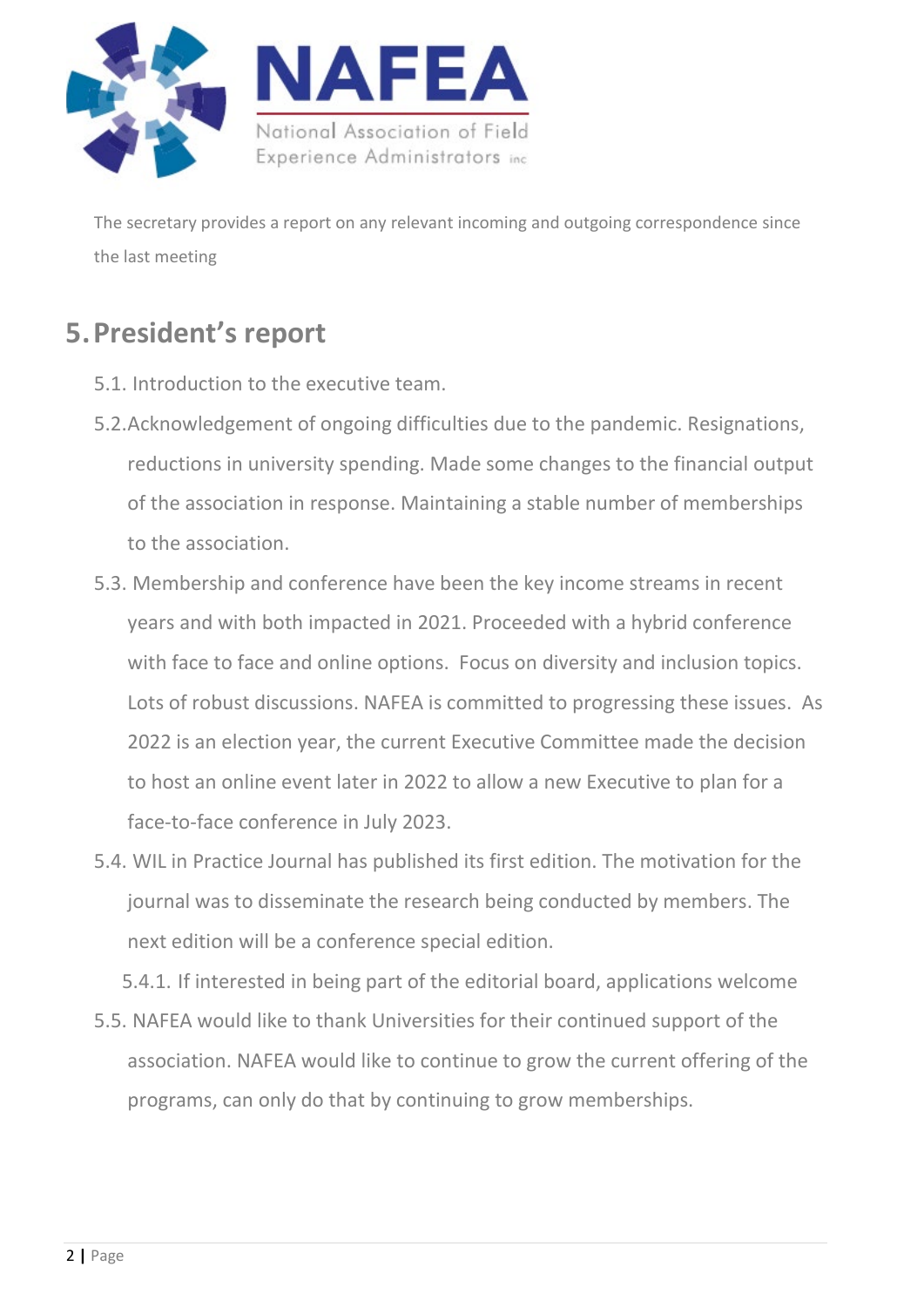

# **6.Treasurer's report**

### **6.1. Presentation of 2020-2021 Annual Statement** Statements were accepted by members

6.1.1. Increasing grant spending in 2022-2023 to counter the deliberate underspend that has occurred during the pandemic, to keep the association afloat.

# **7.General business**

#### **7.1. Insurance**

Insurance was considered. The association continues to hold insurance for inperson conference events. No other insurance is required by the association.

#### **7.2. Elections:**

2-year terms for executive members. Current tenure is up for the current executive. All existing executive members are stood down from their positions. No formal nominations prior to the AGM for the open positions. Ricky proposes all existing executive members stay in their role for the next 12 months, where they haven't been nominated to and further active recruitment be conducted to positions ASAP. A formal thank you to all executive members for their effort and work during extremely challenging times.

#### **7.2.1. President Role**

To date no formal nominations for the position. Offered opportunity for someone attending AGM online to nominate themselves or someone else.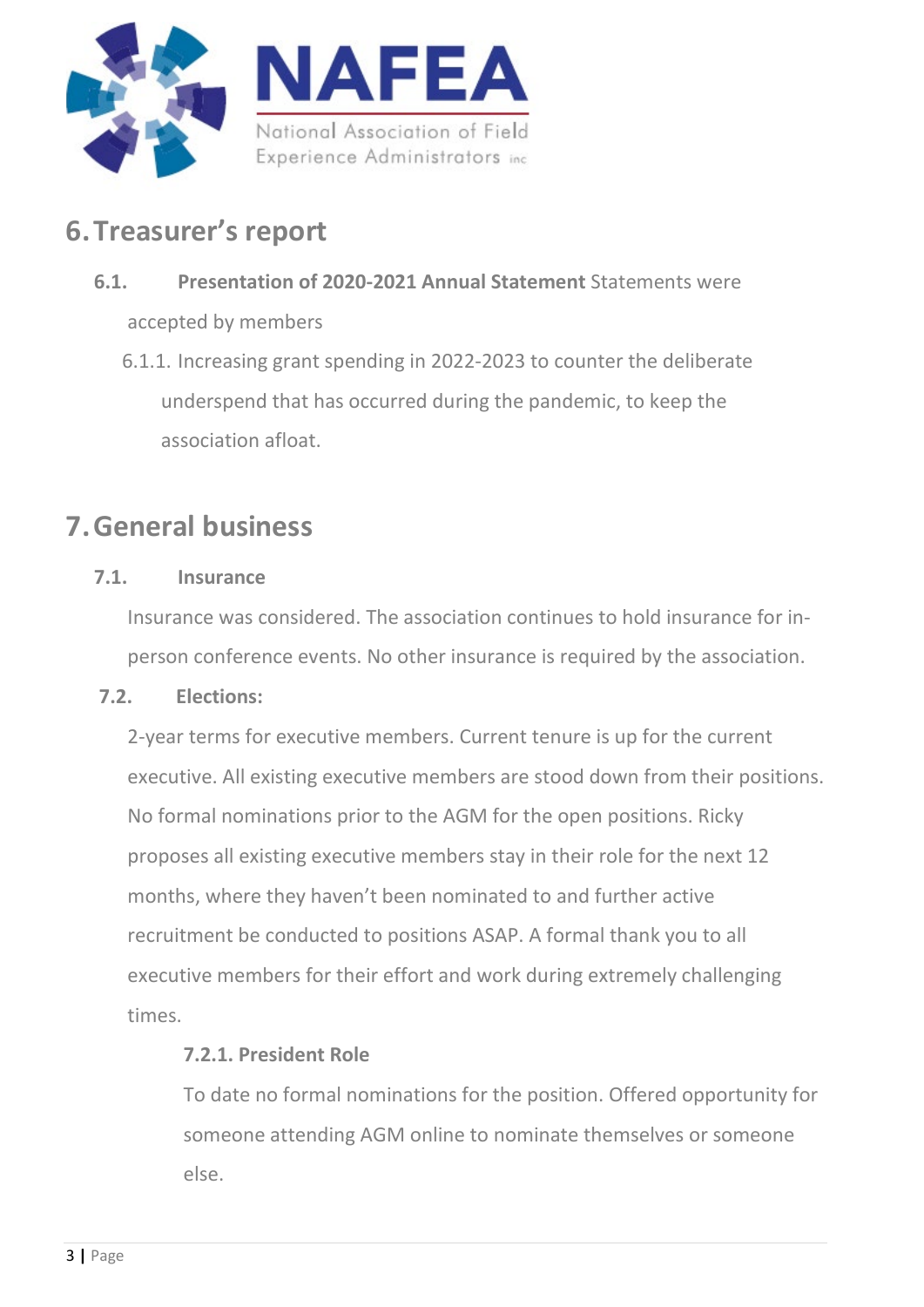

Ricky will continue in the President's roles for the next 12 months and look to actively recruit in the lead up to the 2023 conference. No objections raised during the AGM.

#### **7.2.2. Vice President**

Jackson Harnwell nominated by Ondine Bradbury Matthew Winslade nominated Ricky Tunny and accepted. Seconded by Sharyn Crawford

#### **7.2.3. Secretary**

Ricky Tunny nominated Meagan Crabb for the position. Will take time to consider the opportunity.

#### **7.2.4 Treasurer**

Ondine Bradbury nominated Imogen White. Accepted and seconded by Ricky Tunny**.**

#### **7.2.5. Web Administrator**

Yvonne Thursby nominated Imogen White. Due to time constraints can not take on more than one role.

Vincenzo Ruffolo self-nominated to the position. Seconded by Ondine Bradbury.

#### **7.2.6 Research Manager**

Ricky Tunny nominated Ondine Bradbury. Seconded by Matthew Winslade

#### **7.2.7 Professional Development & Scholarship Manager**

Matthew Winslade self-nominated to the position. Seconded by Ondine Bradbury

**7.2.8 Conference convenor**